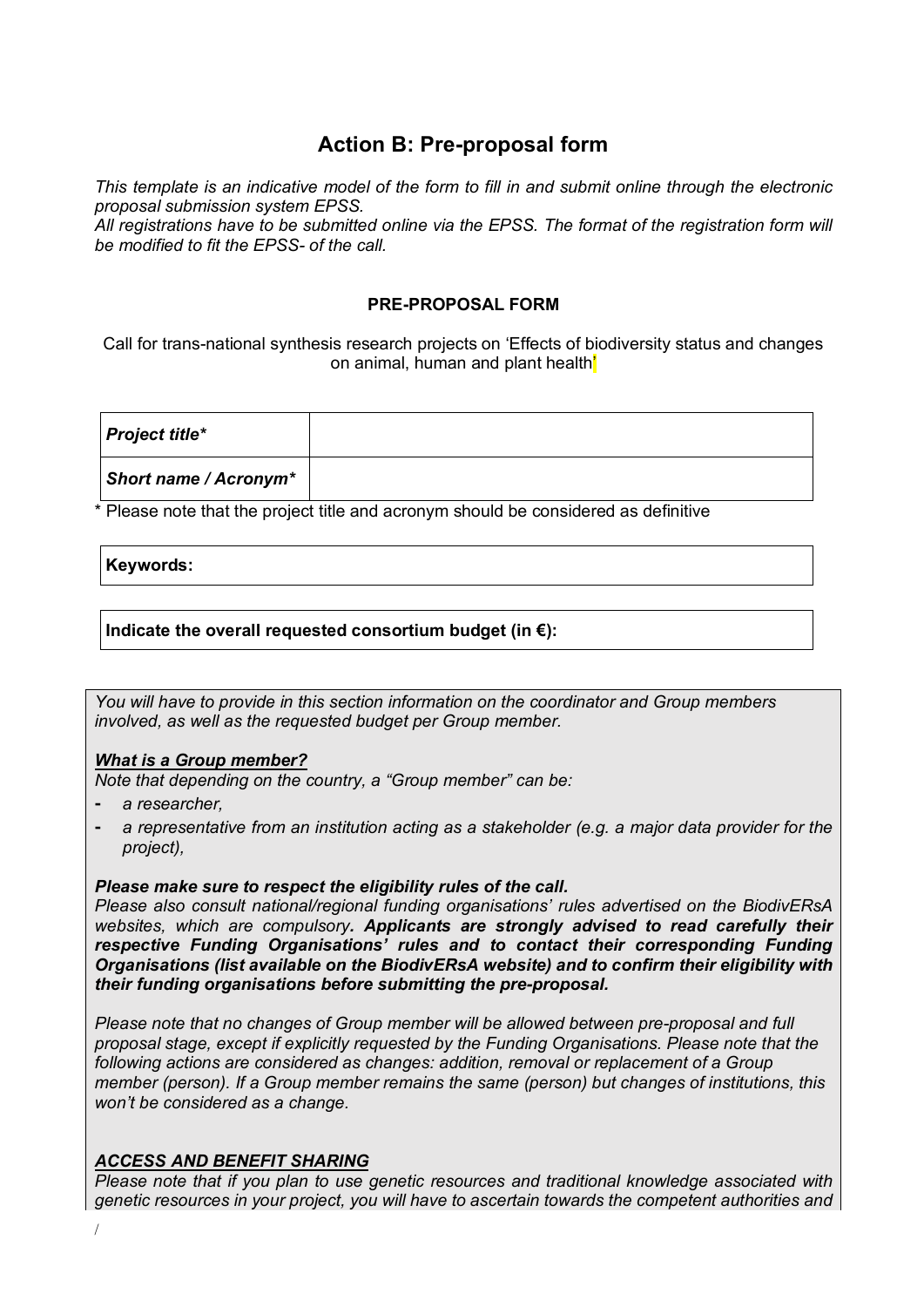*focal point that these used genetic resources and traditional knowledge associated with genetic*  resources have been accessed in accordance with applicable access and benefit-sharing *legislation or regulatory requirements, and that benefits are fairly and equitably shared upon mutually agreed terms, in accordance with any applicable legislation or regulatory requirements19.*

#### *For funding, there are 3 categories of Group members:*

- *1. Group members from countries (and organisations) eligible for direct funding (designated Partners 1, 2… N)*
- *2. Group members from countries (and organisations) ineligible for direct funding, but subcontracted by a Group member 1, 2…N (designated Group members 1a, 2a… Na) (e.g. Group member 1a is subcontracted by Group member 1)*
- *3. Fully self-financed Group members from any country who bring their own secured budget. (designated Group member A, B)*

|                                                                    | <b>Coordinator - Group member 1</b> |                                                                                                                        |            |       |  |  |
|--------------------------------------------------------------------|-------------------------------------|------------------------------------------------------------------------------------------------------------------------|------------|-------|--|--|
| Family name                                                        |                                     |                                                                                                                        | First name |       |  |  |
| Title                                                              |                                     |                                                                                                                        | Gender     |       |  |  |
| Phone                                                              |                                     |                                                                                                                        | E-mail     |       |  |  |
| Web site                                                           |                                     |                                                                                                                        |            |       |  |  |
| ORCID id.                                                          |                                     |                                                                                                                        |            |       |  |  |
|                                                                    | Research institute / Company        |                                                                                                                        |            |       |  |  |
| Status: Private or public?                                         |                                     |                                                                                                                        |            |       |  |  |
| Division / Department                                              |                                     |                                                                                                                        |            |       |  |  |
| Street name and number                                             |                                     |                                                                                                                        |            |       |  |  |
| PO Box                                                             |                                     | Postal code                                                                                                            |            | Cedex |  |  |
| Town                                                               |                                     |                                                                                                                        | Country    |       |  |  |
| <b>Employment status</b><br>information                            |                                     | on permanent position<br>on fixed-term position<br>If on fixed term position<br>Duration of contract:<br>Funding body: |            |       |  |  |
| Indicative total budget<br>request of Group member 1<br>$(in \in)$ |                                     |                                                                                                                        |            |       |  |  |

 $\overline{a}$ 19 Nagoya Protocol on Access to Genetic Resources and the Fair and Equitable Sharing of Benefits Arising from their Utilization (ABS) to the Convention on Biological Diversity and REGULATION (EU) No 511/2014 OF THE EUROPEAN PARLIAMENT AND OF THE COUNCIL on compliance measures for users from the Nagoya Protocol on Access to Genetic Resources and the Fair and Equitable Sharing of Benefits Arising from their Utilization in the Union and related implementing acts.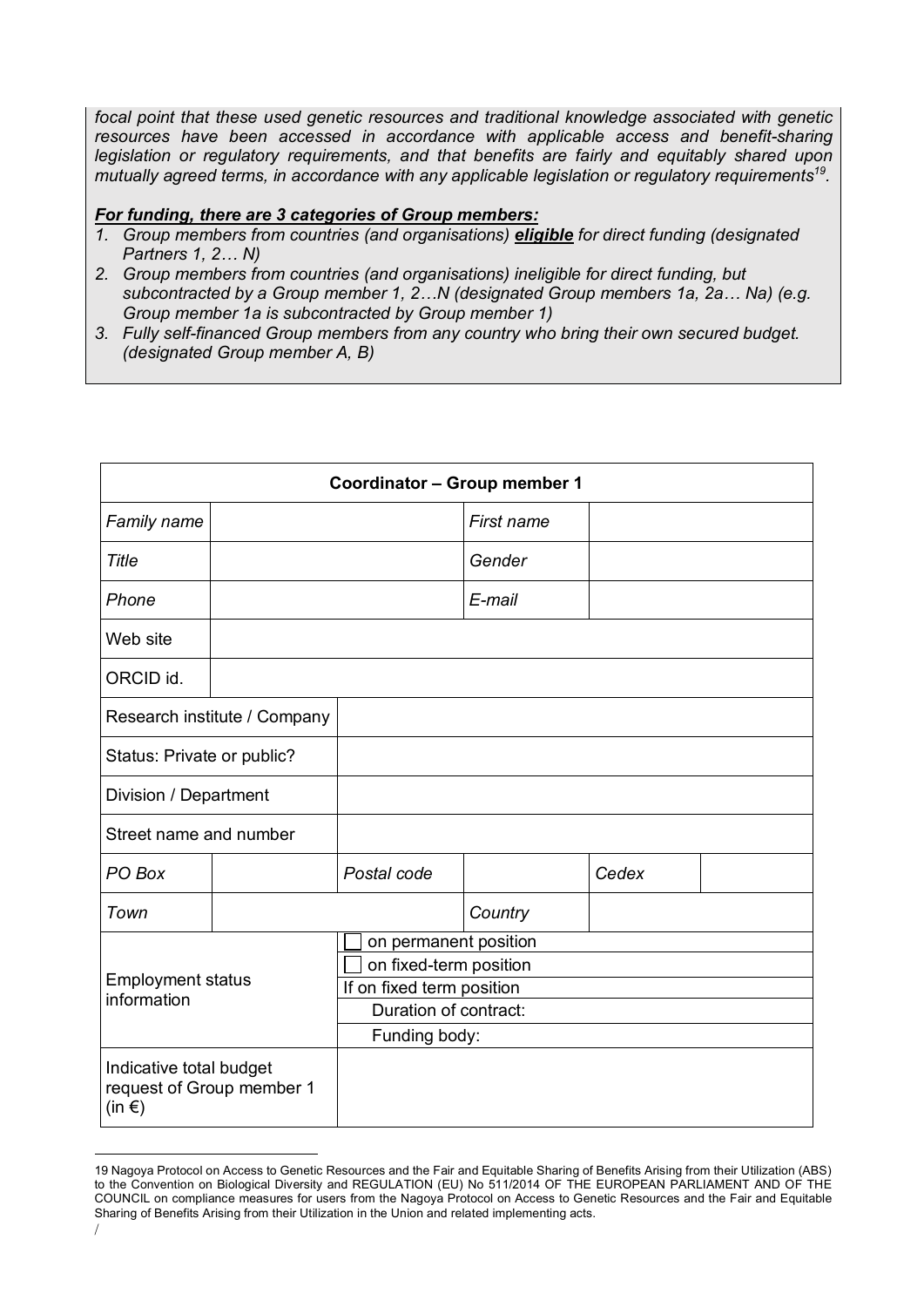| Group member 1a (Subcontracted) |  |             |            |       |  |
|---------------------------------|--|-------------|------------|-------|--|
| <b>Family name</b>              |  |             | First name |       |  |
| <b>Title</b>                    |  |             | Gender     |       |  |
| Phone                           |  |             | E-mail     |       |  |
| Web site                        |  |             |            |       |  |
| ORCID Id.                       |  |             |            |       |  |
| Research institute / Company    |  |             |            |       |  |
| Status: Private or public?      |  |             |            |       |  |
| Division / Department           |  |             |            |       |  |
| Street name and number          |  |             |            |       |  |
| PO Box                          |  | Postal code |            | Cedex |  |
| Town                            |  |             | Country    |       |  |

*Please insert as many copies of the above table as necessary for other Group member 1b, 1c*

|                                                                        | Post doc - Group member 2 <sup>1)</sup> |                           |            |       |  |  |
|------------------------------------------------------------------------|-----------------------------------------|---------------------------|------------|-------|--|--|
| Family name                                                            |                                         |                           | First name |       |  |  |
| Title                                                                  |                                         |                           | Gender     |       |  |  |
| Phone                                                                  |                                         |                           | E-mail     |       |  |  |
| Web site                                                               |                                         |                           |            |       |  |  |
| ORCID id.                                                              |                                         |                           |            |       |  |  |
| Research institute / Company<br>(should be that of the Group member 1) |                                         |                           |            |       |  |  |
|                                                                        | Status: Private or public?              |                           |            |       |  |  |
| Division / Department                                                  |                                         |                           |            |       |  |  |
| Street name and number                                                 |                                         |                           |            |       |  |  |
| PO Box                                                                 |                                         | Postal code               |            | Cedex |  |  |
| Town                                                                   |                                         |                           | Country    |       |  |  |
|                                                                        |                                         | on permanent position     |            |       |  |  |
| <b>Employment status</b><br>information                                |                                         | on fixed-term position    |            |       |  |  |
|                                                                        |                                         | If on fixed term position |            |       |  |  |
|                                                                        |                                         |                           |            |       |  |  |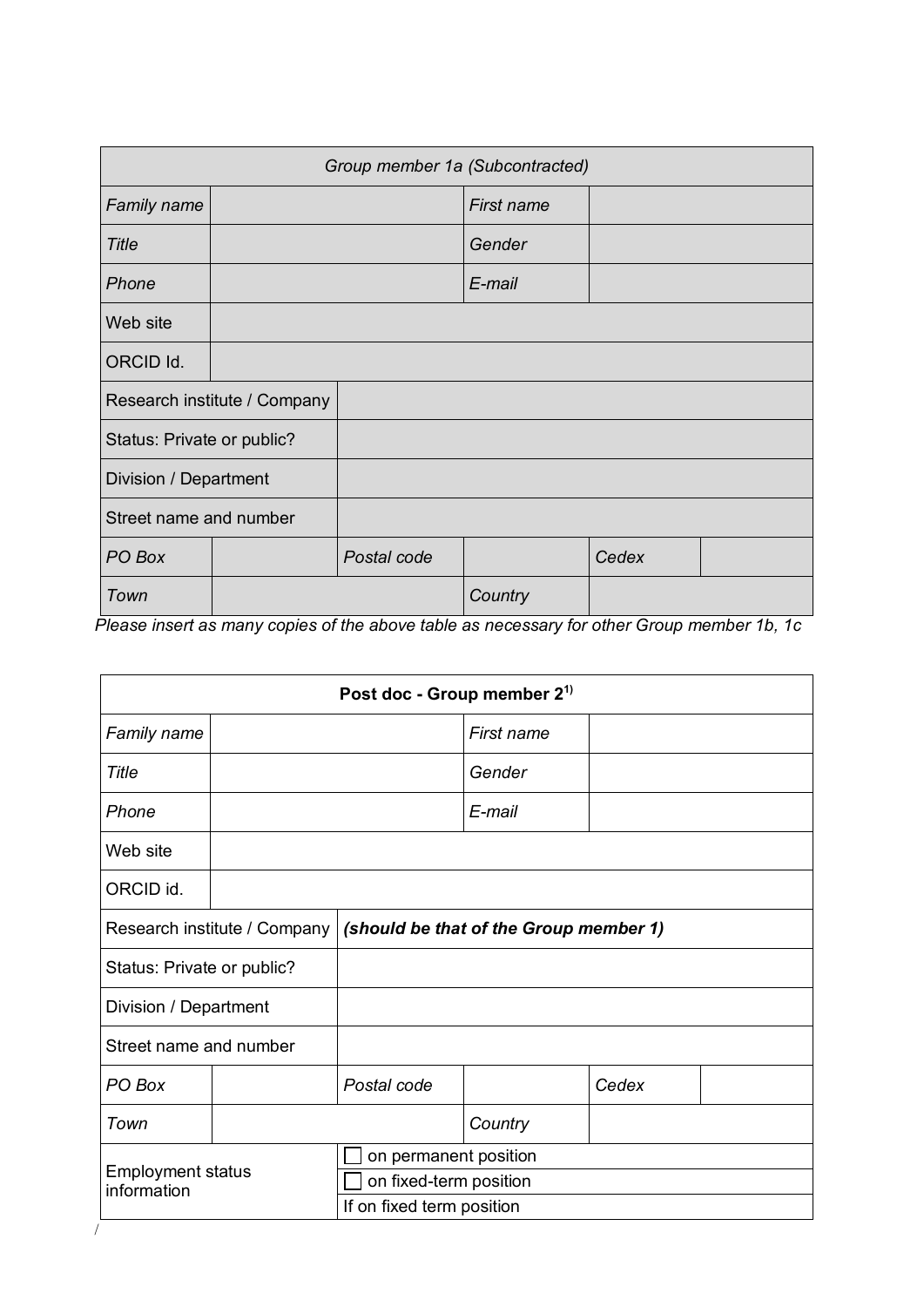|                                                                         | Duration of contract: |
|-------------------------------------------------------------------------|-----------------------|
|                                                                         | Funding body:         |
| Indicative total budget<br>request of Group member 1<br>$\sin \epsilon$ |                       |

 $1)$  All proposals have to include funding demand for at least one post-doc (2-year long position). The post-doc should be attached to the organisation of the Coordinator.

|                                         | Group member 3               |                           |            |       |  |  |  |
|-----------------------------------------|------------------------------|---------------------------|------------|-------|--|--|--|
| Family name                             |                              |                           | First name |       |  |  |  |
| Title                                   |                              |                           | Gender     |       |  |  |  |
| Phone                                   |                              |                           | E-mail     |       |  |  |  |
| Web site                                |                              |                           |            |       |  |  |  |
| ORCID id.                               |                              |                           |            |       |  |  |  |
|                                         | Research institute / Company |                           |            |       |  |  |  |
| Status: Private or public?              |                              |                           |            |       |  |  |  |
| Division / Department                   |                              |                           |            |       |  |  |  |
| Street name and number                  |                              |                           |            |       |  |  |  |
| PO Box                                  |                              | Postal code               |            | Cedex |  |  |  |
| Town                                    |                              |                           | Country    |       |  |  |  |
|                                         |                              | on permanent position     |            |       |  |  |  |
|                                         |                              | on fixed-term position    |            |       |  |  |  |
| <b>Employment status</b><br>information |                              | If on fixed term position |            |       |  |  |  |
|                                         |                              | Duration of contract:     |            |       |  |  |  |
|                                         |                              | Funding body:             |            |       |  |  |  |
| Indicative total budget<br>$(in \in)$   | request of Group member 1    |                           |            |       |  |  |  |

|                    | <b>Group member 4</b> |            |  |  |  |
|--------------------|-----------------------|------------|--|--|--|
| <b>Family name</b> |                       | First name |  |  |  |
| Title              |                       | Gender     |  |  |  |
| Phone              |                       | E-mail     |  |  |  |
| Web site           |                       |            |  |  |  |
| ORCID id.          |                       |            |  |  |  |
|                    |                       |            |  |  |  |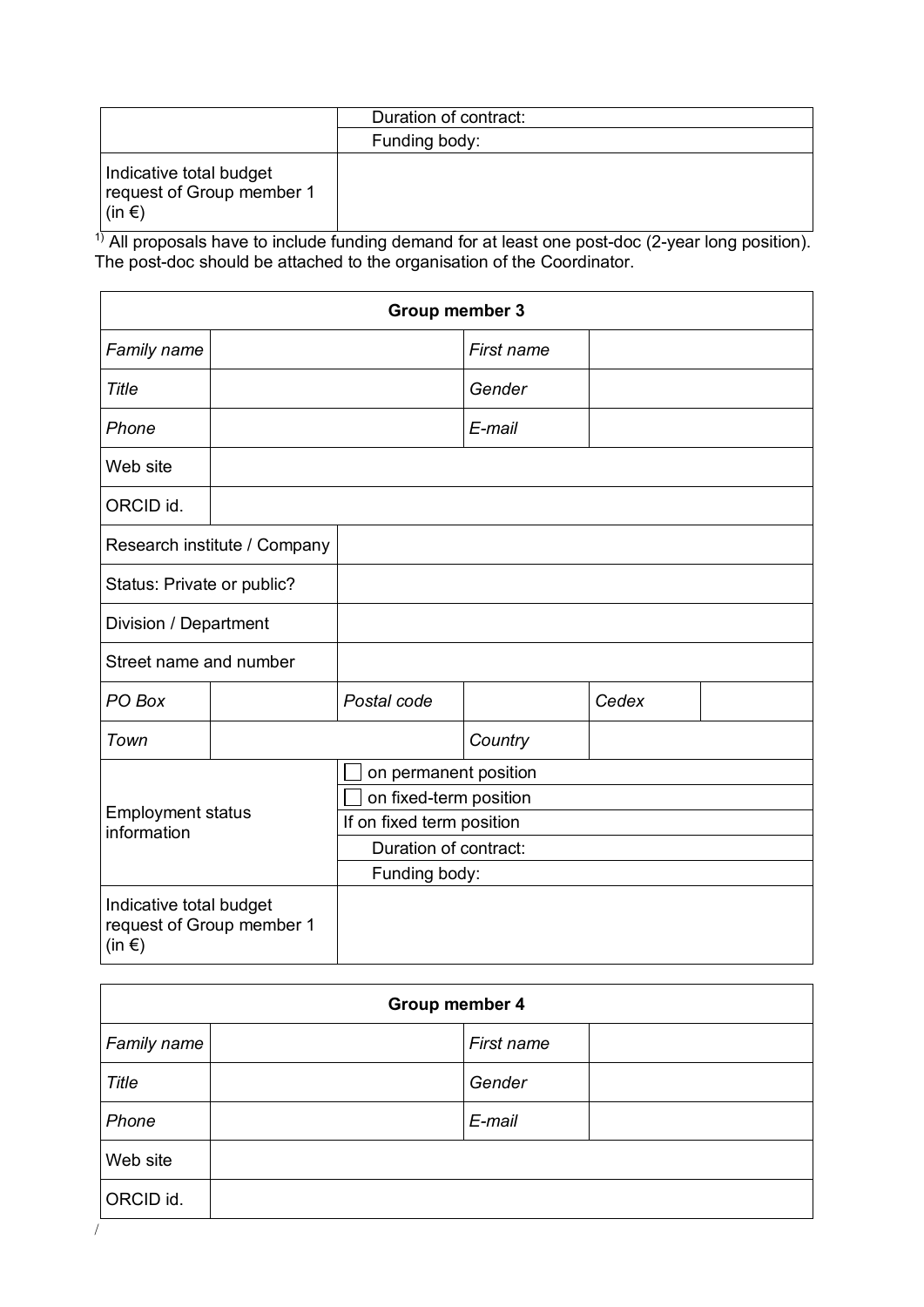| Research institute / Company                                             |  |                           |         |       |  |  |
|--------------------------------------------------------------------------|--|---------------------------|---------|-------|--|--|
| Status: Private or public?                                               |  |                           |         |       |  |  |
| Division / Department                                                    |  |                           |         |       |  |  |
| Street name and number                                                   |  |                           |         |       |  |  |
| PO Box                                                                   |  | Postal code               |         | Cedex |  |  |
| Town                                                                     |  |                           | Country |       |  |  |
|                                                                          |  | on permanent position     |         |       |  |  |
|                                                                          |  | on fixed-term position    |         |       |  |  |
| <b>Employment status</b><br>information                                  |  | If on fixed term position |         |       |  |  |
|                                                                          |  | Duration of contract:     |         |       |  |  |
|                                                                          |  | Funding body:             |         |       |  |  |
| Indicative total budget<br>request of Group member 1<br>(in $\epsilon$ ) |  |                           |         |       |  |  |

|                                         | Group member 5 |                           |            |       |  |  |
|-----------------------------------------|----------------|---------------------------|------------|-------|--|--|
| Family name                             |                |                           | First name |       |  |  |
| Title                                   |                |                           | Gender     |       |  |  |
| Phone                                   |                |                           | E-mail     |       |  |  |
| Web site                                |                |                           |            |       |  |  |
| ORCID id.                               |                |                           |            |       |  |  |
| Research institute / Company            |                |                           |            |       |  |  |
| Status: Private or public?              |                |                           |            |       |  |  |
| Division / Department                   |                |                           |            |       |  |  |
| Street name and number                  |                |                           |            |       |  |  |
| PO Box                                  |                | Postal code               |            | Cedex |  |  |
| Town                                    |                |                           | Country    |       |  |  |
|                                         |                | on permanent position     |            |       |  |  |
|                                         |                | on fixed-term position    |            |       |  |  |
| <b>Employment status</b><br>information |                | If on fixed term position |            |       |  |  |
|                                         |                | Duration of contract:     |            |       |  |  |
|                                         |                | Funding body:             |            |       |  |  |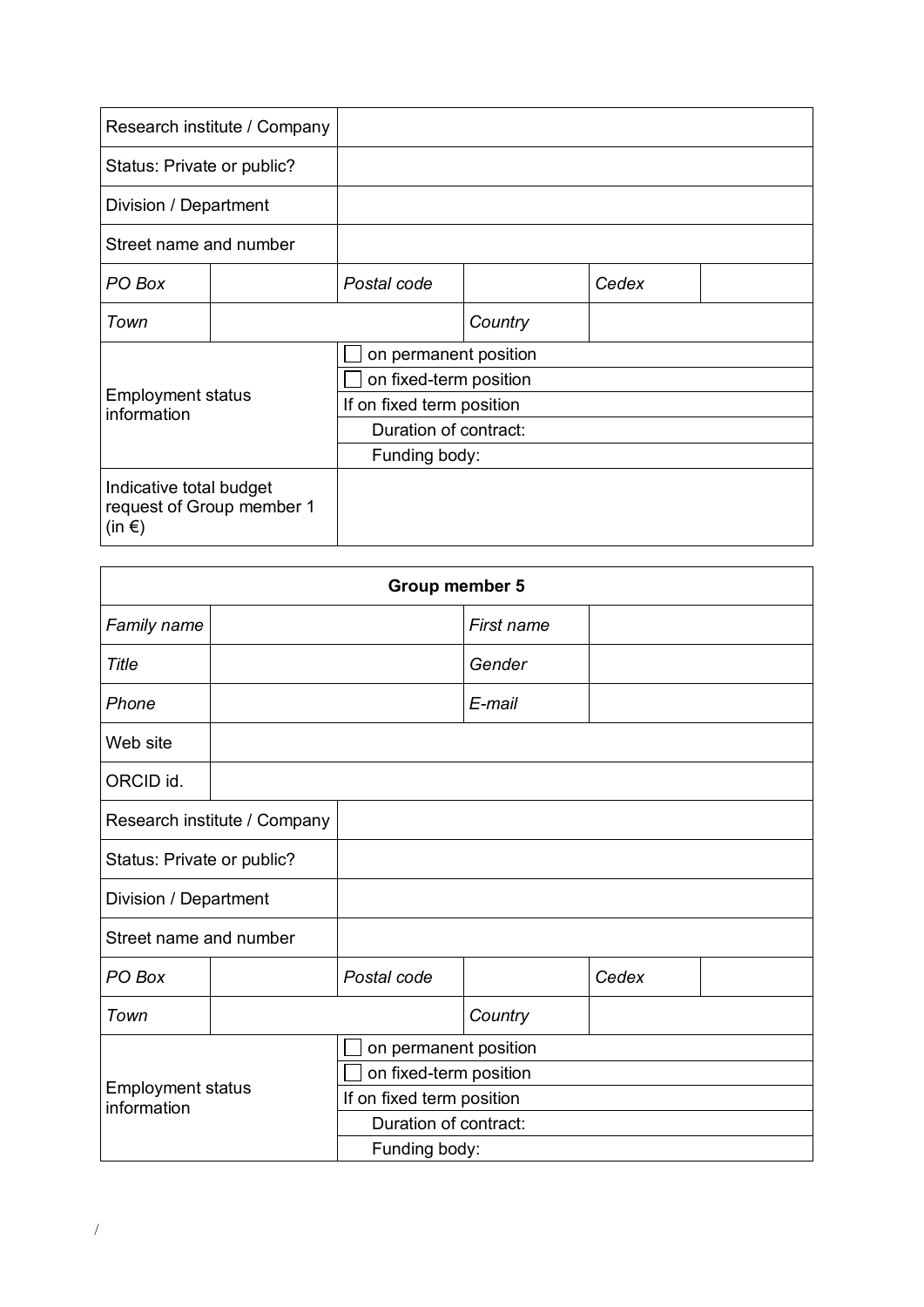|--|

*Please insert as many copies of the above table as necessary for other applicants (6, 7, 8, etc.)*

|                               | <b>Self-financed Group member A</b> |             |                   |       |  |  |
|-------------------------------|-------------------------------------|-------------|-------------------|-------|--|--|
| <b>Family name</b>            |                                     |             | <b>First name</b> |       |  |  |
| <b>Title</b>                  |                                     |             | Gender            |       |  |  |
| Phone                         |                                     |             | E-mail            |       |  |  |
| Web site                      |                                     |             |                   |       |  |  |
| <b>ORCID Id.</b>              |                                     |             |                   |       |  |  |
|                               | Research institute / Company        |             |                   |       |  |  |
|                               | Status: Private or public?          |             |                   |       |  |  |
| Division / Department         |                                     |             |                   |       |  |  |
| <b>Street name and number</b> |                                     |             |                   |       |  |  |
| PO Box                        |                                     | Postal code |                   | Cedex |  |  |
| Town                          |                                     |             | Country           |       |  |  |

## **II. Project Summary**

*(max. 200 words)*

*Brief scientific abstract of your project: a clear and concise problem statement of what is to be done, importance and relevance of the subject, and how it will be accomplished.*

## **III. Theme(s) and environment(s) targeted, scientific discipline(s) involved and study area(s)/country(ies) covered in the project**

*Please indicate which themes in the call your proposal relates to and the type of environment(s) that are studied in your project (please tick the yes/no box. If more than one theme / type of ecosystem is addressed in your project, please use the percentage box), and list the socioeconomic sectors, the scientific disciplines involved and the study areas/countries covered by the project.*

*Important note: projects addressing Theme 1 should also address Theme 2 and/or Theme 3. This should be also taken into account by projects relevant for Theme 4.*

| Themes in the joint BiodivERsA call                                                                                       | <b>YES</b> | % | <b>NO</b> |
|---------------------------------------------------------------------------------------------------------------------------|------------|---|-----------|
| T1: Relationship between biological diversity and animal, human<br>and/or plant health: effects and underlying mechanisms |            |   |           |
| T2: Understanding and predicting the integrated effects of global<br>change factors on biodiversity-related health issues |            |   |           |